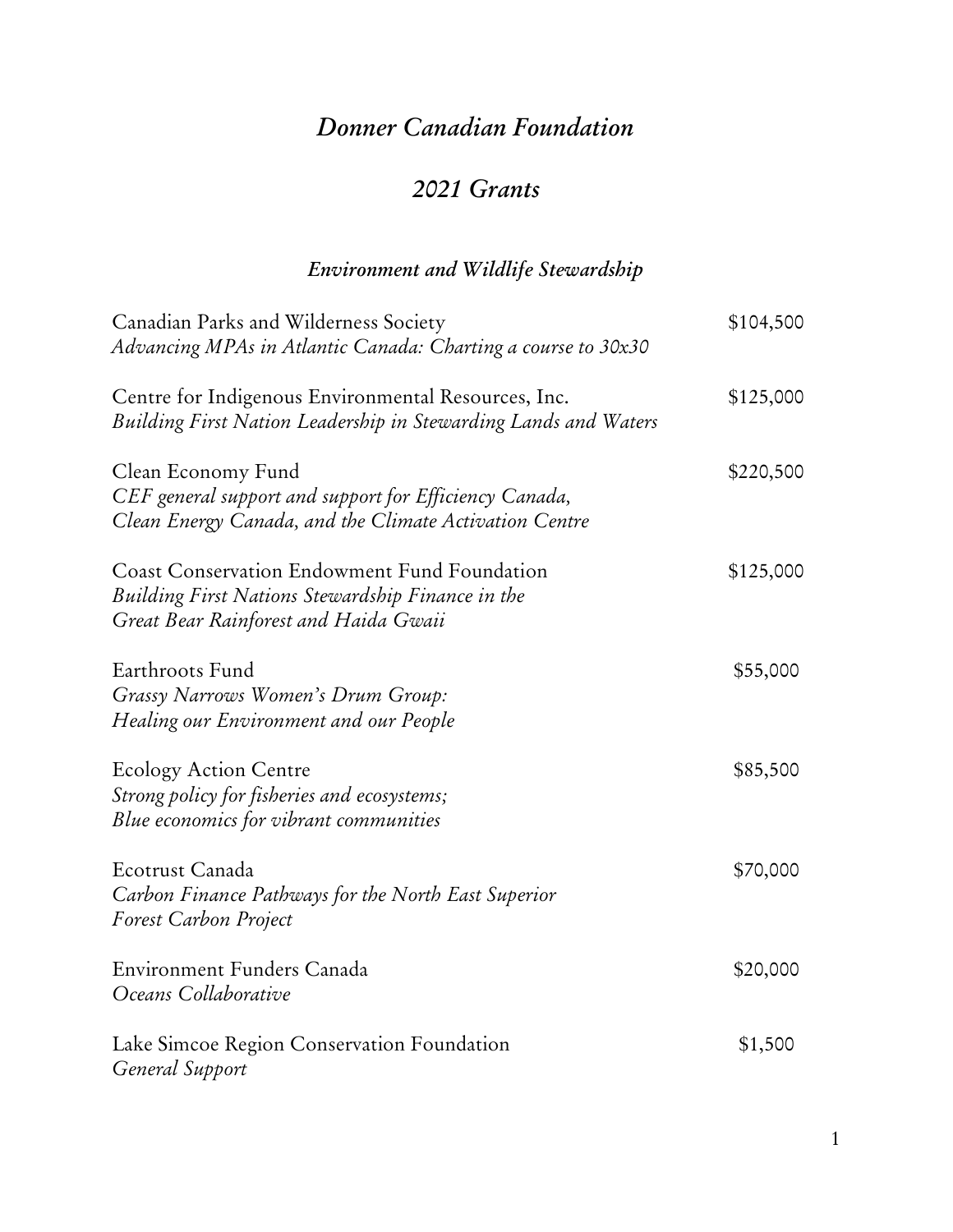| MakeWay Charitable Society<br>Nawalakw Culture Project                                                                                          | \$50,000  |
|-------------------------------------------------------------------------------------------------------------------------------------------------|-----------|
| Nature Conservancy of Canada<br><b>Indigenous Conservation Engagement</b>                                                                       | \$96,000  |
| Nature United<br>Great Bear Rainforest: From Summit to Sea                                                                                      | \$100,000 |
| Nova Scotia Nature Trust<br>Nova Scotia Coastal Islands Collaborative Initiative                                                                | \$50,000  |
| Oceana Canada<br>Strengthening Fisheries Management and Reducing Plastic Pollution<br>in Canada's Oceans                                        | \$95,000  |
| Oceans North Conservation Society<br>Marine Conservation Outcomes that Benefit Communities:<br>Building Resiliency for the Ecosystem and People | \$145,000 |
| Pelee Island Bird Observatory<br>General Support                                                                                                | \$10,000  |
| RAVEN (Respecting Aboriginal Values and Environmental Needs)<br>General Support                                                                 | \$140,000 |
| Royal Canadian Geographical Society<br>Guardians of the Earth                                                                                   | \$70,000  |
| Sierra Club of British Columbia Foundation<br>Support for Indigenous Climate Action                                                             | \$50,000  |
| The Transition Accelerator<br>Accelerate Alliance                                                                                               | \$45,000  |
| Trans Canada Trail Foundation<br>General Support                                                                                                | \$1,500   |
| University of British Columbia<br>FABLE: Food, Agriculture, Biodiversity, Land-Use and Energy                                                   | \$50,000  |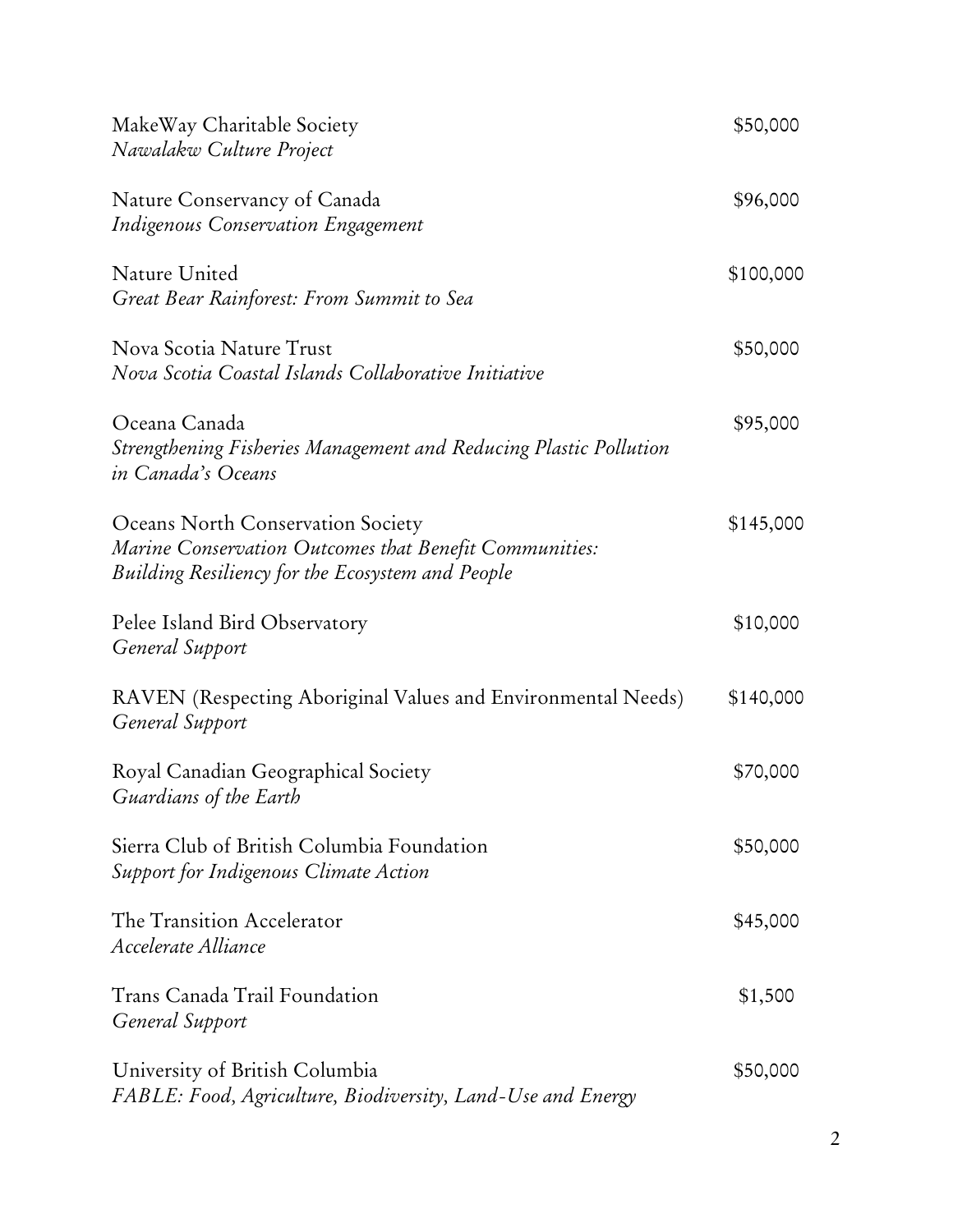| University of British Columbia                                                                                                                                                                                         | \$140,000 |
|------------------------------------------------------------------------------------------------------------------------------------------------------------------------------------------------------------------------|-----------|
| The Salmon Forest Project                                                                                                                                                                                              |           |
| Watershed Watch Salmon Society<br><b>Empowering Partners to Protect Wild Salmon</b><br>and Reform Aquaculture in British Columbia                                                                                      | \$45,000  |
| Wildlife Conservation Society Canada<br>Wolverine Conservation and Recovery in Ontario                                                                                                                                 | \$50,000  |
| World Wildlife Fund Canada<br>Supporting Indigenous-Led Marine Protection Goals in Labrador;<br>Atlantic Marine Conservation Outreach and Advocacy;<br>Building a National Policy Framework for Blue Carbon Ecosystems | \$75,000  |
| Yellowstone to Yukon Conservation Initiative Foundation<br>General Support                                                                                                                                             | \$30,000  |
| Yellowstone to Yukon Conservation Initiative Foundation<br>Protecting the Elusive Wolverine: Large Landscape Connectivity<br>and Community Engagement Project                                                          | \$120,000 |
| <b>Public Policy Research and Education</b>                                                                                                                                                                            |           |
| <b>Banff</b> Forum<br>General Support                                                                                                                                                                                  | \$10,000  |
| C. D. Howe Institute<br>General Support                                                                                                                                                                                | \$55,000  |
| Canadian Constitution Foundation<br>General Support                                                                                                                                                                    | \$57,500  |
| Carleton University<br>The Pawn Game                                                                                                                                                                                   | \$15,750  |
| Centre for Civic Engagement<br>The Hub                                                                                                                                                                                 | \$246,500 |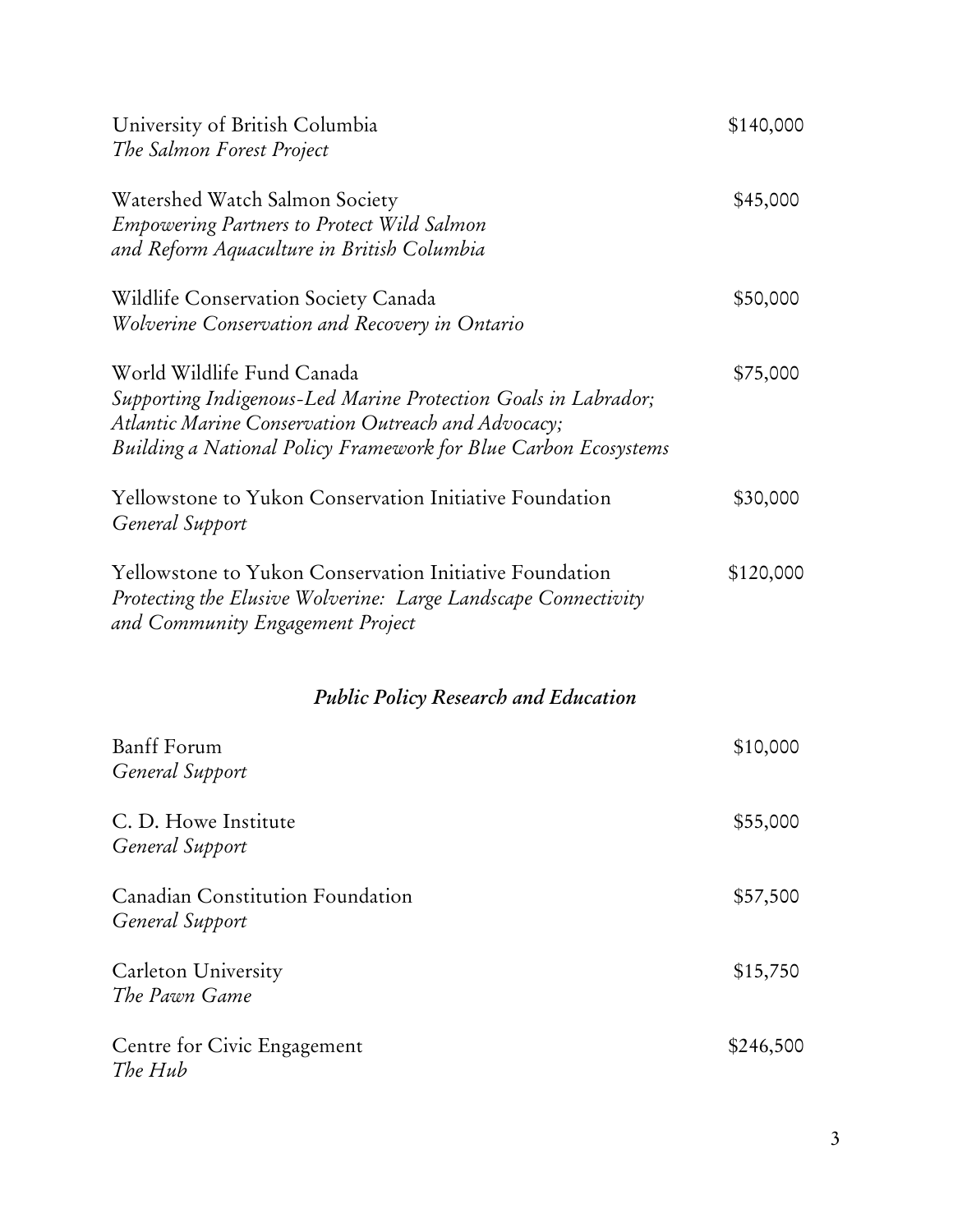| Fraser Institute<br>General Support                                                                                            | \$61,000 |
|--------------------------------------------------------------------------------------------------------------------------------|----------|
| Governing Council of the University of Toronto<br>Investigative Journalism Bureau at the Dalla Lana<br>School of Public Health | \$20,000 |
| Governing Council of the University of Toronto<br>General Support for Ontario 360                                              | \$65,000 |
| Institute for Liberal Studies Inc.<br>General Support                                                                          | \$29,000 |
| Macdonald-Laurier Institute<br>Centre for Advancing Canada's Interests Abroad                                                  | \$51,000 |
| Macdonald-Laurier Institute<br>General Support                                                                                 | \$60,000 |
| Macdonald-Laurier Institute<br>Strengthening Voices and Policy Discussion on Afghanistan                                       | \$45,000 |
| Montreal Economic Institute (Institut Économique de Montréal)<br>General Support                                               | \$71,000 |
| Montreal Economic Institute (Institut Économique de Montréal)<br>Canada-USA: Public Policy Exchange                            | \$37,000 |
| Northern Policy Institute<br>Rebuilding Nations Through Economic Independence                                                  | \$20,000 |
| The Samara Centre for Democracy<br>General Support                                                                             | \$45,000 |
| University of Delaware<br>Center for Economic Education and Entrepreneurship:<br>The James B. O'Neill Directorship             | \$57,000 |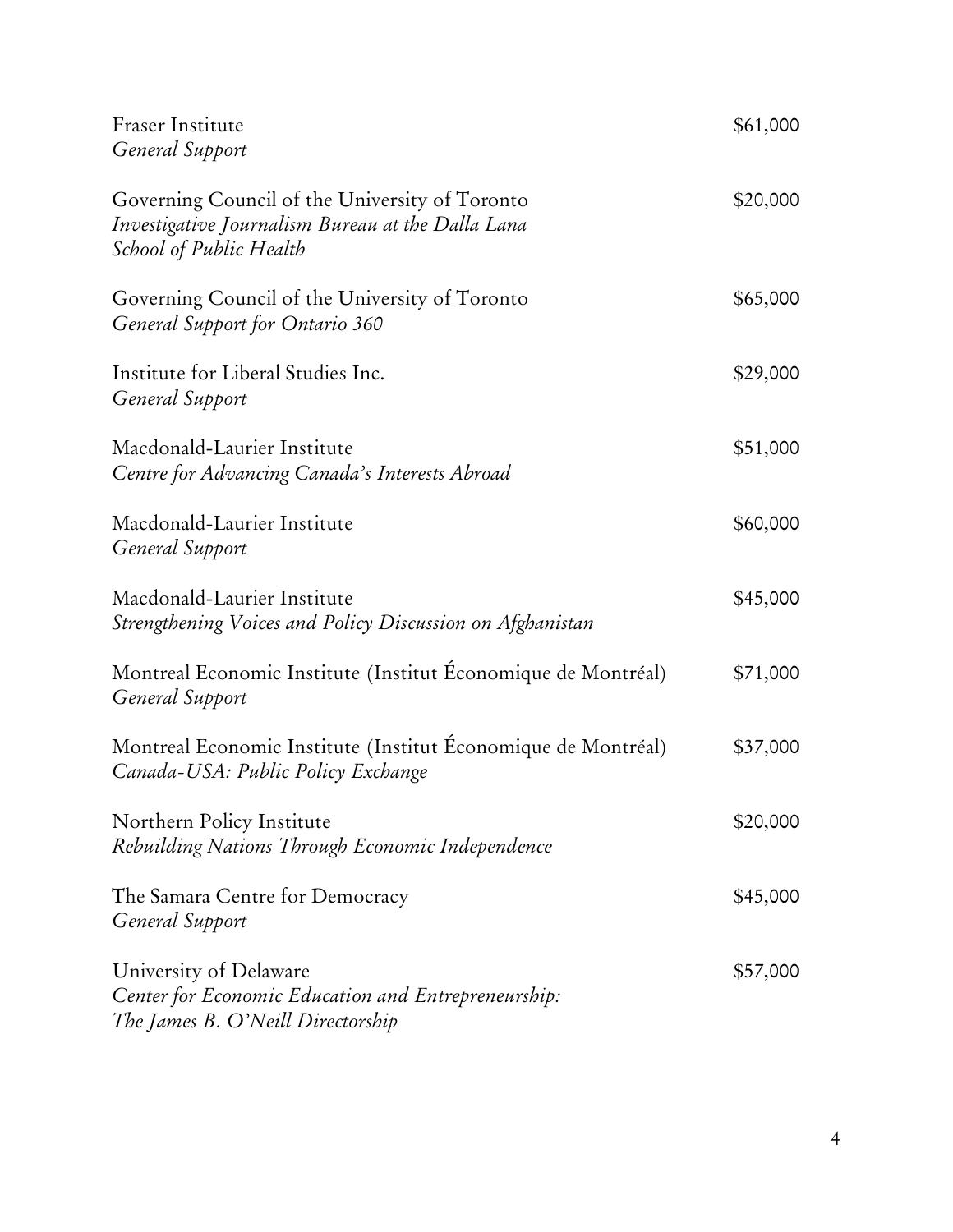| University of Delaware<br>Radio America Production of Educational Audio and Video Materials<br>for the Center for Economic Education and Entrepreneurship           | \$100,000 |
|---------------------------------------------------------------------------------------------------------------------------------------------------------------------|-----------|
| <b>International Development and Human Rights</b>                                                                                                                   |           |
| Amistad Canada<br>Support for Patronato Pro Niños de San Miguel de Allende A.C.                                                                                     | \$13,000  |
| Canadian Network for International Surgery<br>Hybrid Surgical and Obstetrical Skills Training in Tanga Tanzania                                                     | \$25,000  |
| Canadian Women for Women in Afghanistan Inc.<br>Enhanced Global Response to the Deteriorating Situation for Girls<br>and Women in Afghanistan                       | \$50,000  |
| Canadian Women for Women in Afghanistan Inc.<br>Advocacy for the Right to Education for Women and Girls<br>in Afghanistan: An Advocacy Program of Action            | \$50,000  |
| CARE Canada<br>Syrian Crisis Response: Winterization                                                                                                                | \$21,982  |
| CARE Canada<br>Support for COVID-19 Relief in India                                                                                                                 | \$5,000   |
| Doctors Without Borders Canada<br>General Support                                                                                                                   | \$140,000 |
| <b>Equality Fund</b><br>General Support                                                                                                                             | \$40,000  |
| Jane Goodall Institute for Wildlife Research,<br><b>Education and Conservation</b><br>Building Community Resilience to Climate Change in Senegal                    | \$20,000  |
| Lewa Wildlife Conservancy (Canada)<br>Protecting People and Wildlife by Providing: Real-Time Data<br>via Earth Ranger and a Safe Water Source for Local Communities | \$110,000 |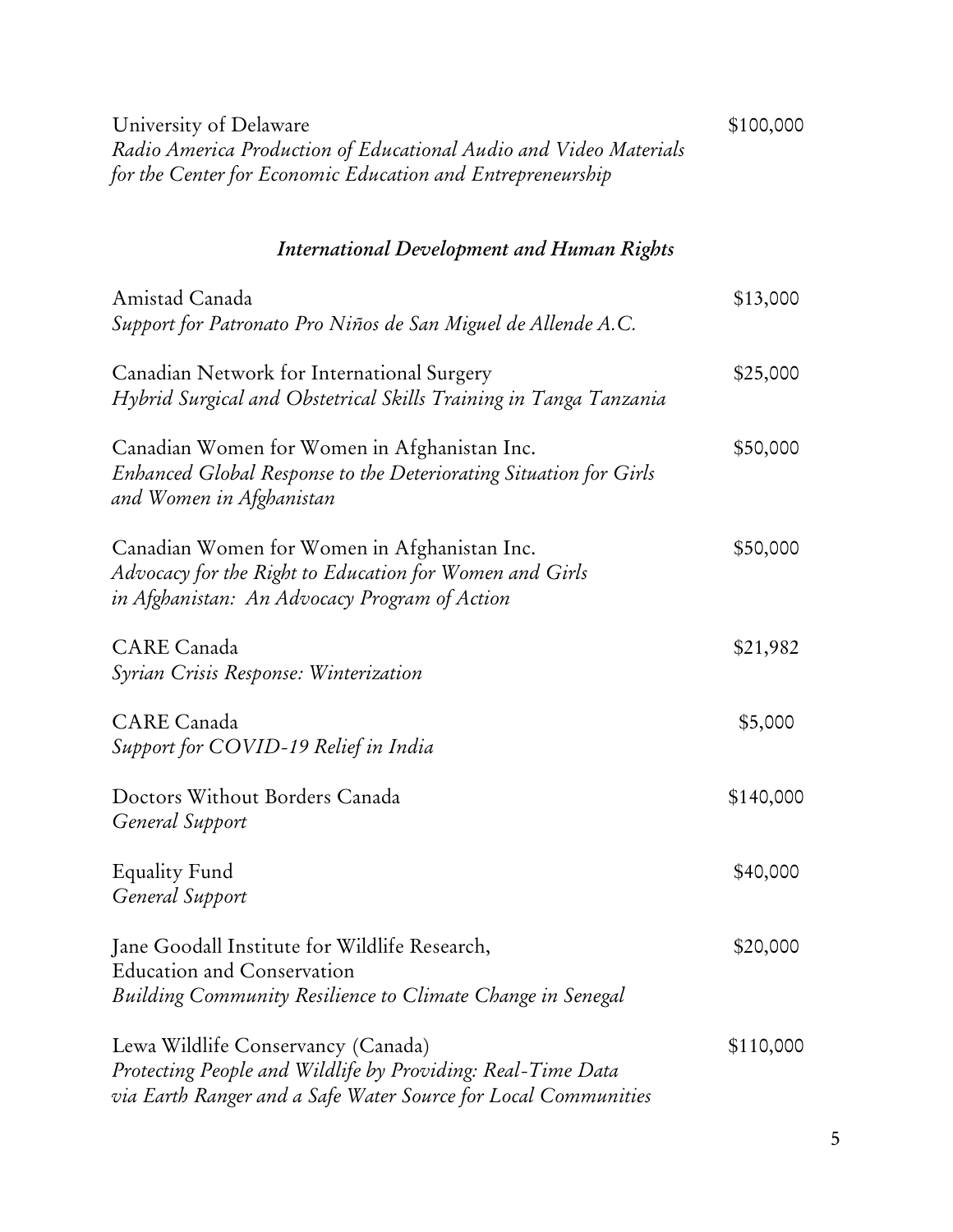| Project Orbis International Inc.<br>General Support                                                                       | \$30,000  |
|---------------------------------------------------------------------------------------------------------------------------|-----------|
| Project Orbis International Inc.<br>Strengthening Comprehensive Eye Care for Children and Newborns<br>in Rural Bangladesh | \$125,000 |
| SOS Children's Villages Canada<br>Educational Assistance for Unaccompanied or Separated<br>Syrian Children in Lebanon     | \$20,000  |
| Stephen Lewis Foundation<br>City of Joy's V-World Farm                                                                    | \$20,000  |
| WaterCan (operating as WaterAid Canada)<br>HerWASH: Sexual and Reproductive Health and Rights                             | \$25,000  |
| <b>Social Services</b>                                                                                                    |           |
| <b>Blue Door Support Services</b><br>General Support                                                                      | \$40,000  |
| <b>Brock Community Food Bank</b><br>General Support                                                                       | \$10,000  |
| Calgary Catholic Immigration Society<br>Influence Mentoring                                                               | \$93,000  |
| Camp Ooch & Camp Trillium Corporation<br>General Support                                                                  | \$50,000  |
| Canadian Centre to End Human Trafficking<br>General Support                                                               | \$20,000  |
| Casey House Foundation<br>General Support                                                                                 | \$50,000  |
| Children's Aid Foundation of Canada<br>Home Base Program (and National Housing Expansion)                                 | \$60,000  |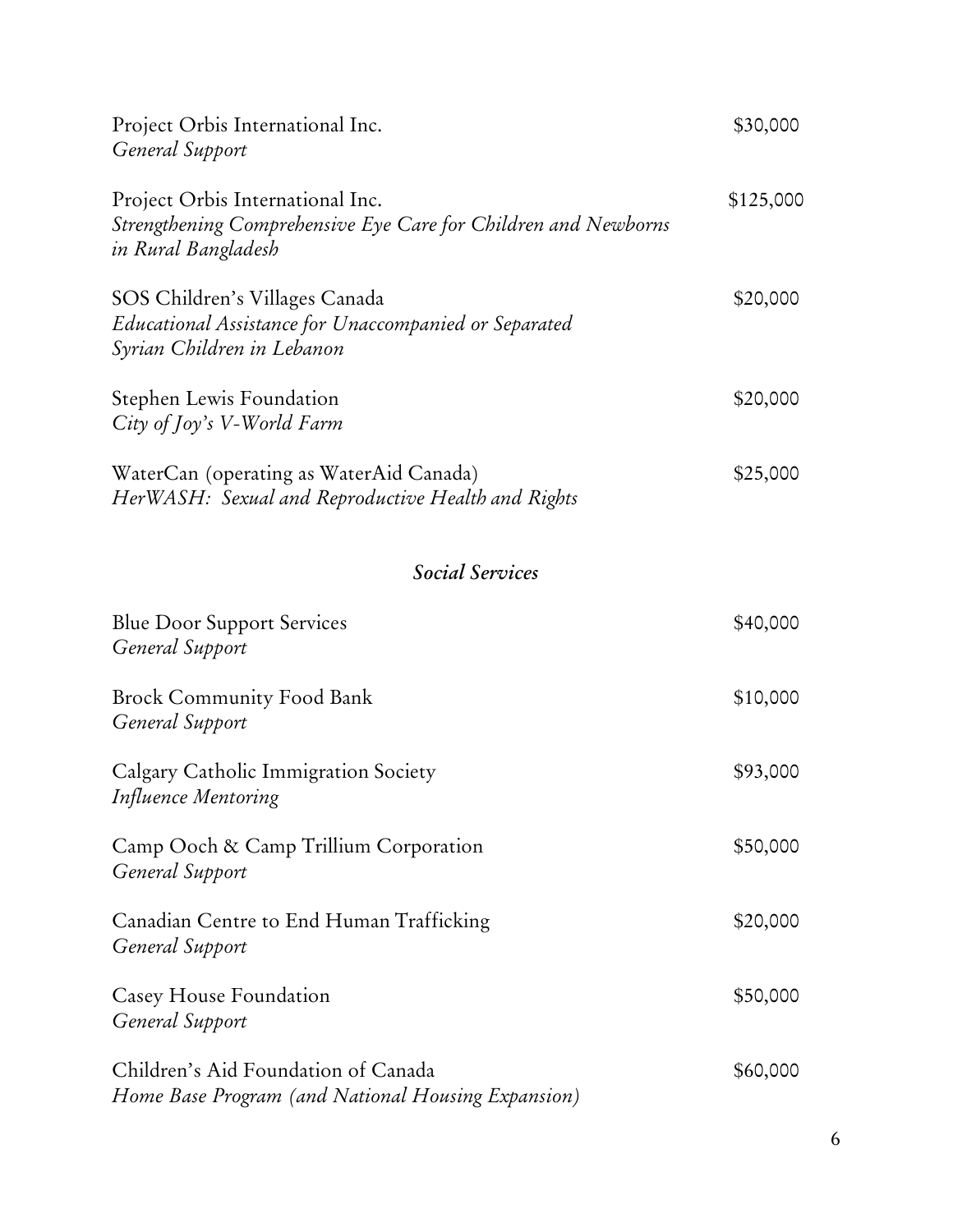| Citadel Therapy Canine Society<br>General Support                                                          | \$20,000  |
|------------------------------------------------------------------------------------------------------------|-----------|
| <b>Community Food Centres Canada</b><br><b>Support for Indigenous Communities</b>                          | \$40,000  |
| Community Foundations of Canada<br>Indigenous Peoples Resilience Fund                                      | \$150,000 |
| Concussion Legacy Foundation (Canada) Inc.<br>Team Up and Project Enlist                                   | \$70,000  |
| Covenant House Toronto<br>General Support                                                                  | \$30,000  |
| Covenant House Toronto<br>Employment Program                                                               | \$10,000  |
| Covenant House Toronto<br>Anti-Trafficking Program                                                         | \$99,000  |
| Covenant House Vancouver<br>General Support                                                                | \$70,000  |
| FCJ Refugee Centre<br>Combatting Human Trafficking through Access to Information,<br>Justice and Community | \$20,000  |
| Feeding Canadian Kids Society<br>General Support                                                           | \$17,250  |
| Governing Council of the Salvation Army in Canada<br>General Support                                       | \$106,000 |
| Governors of St. Francis Xavier University<br>Circle of Abundance                                          | \$20,000  |
| Heiltsuk Tribal Council<br>Hailzaqvla Language Immersion: We will Rise Higher<br>and Higher Program        | \$55,000  |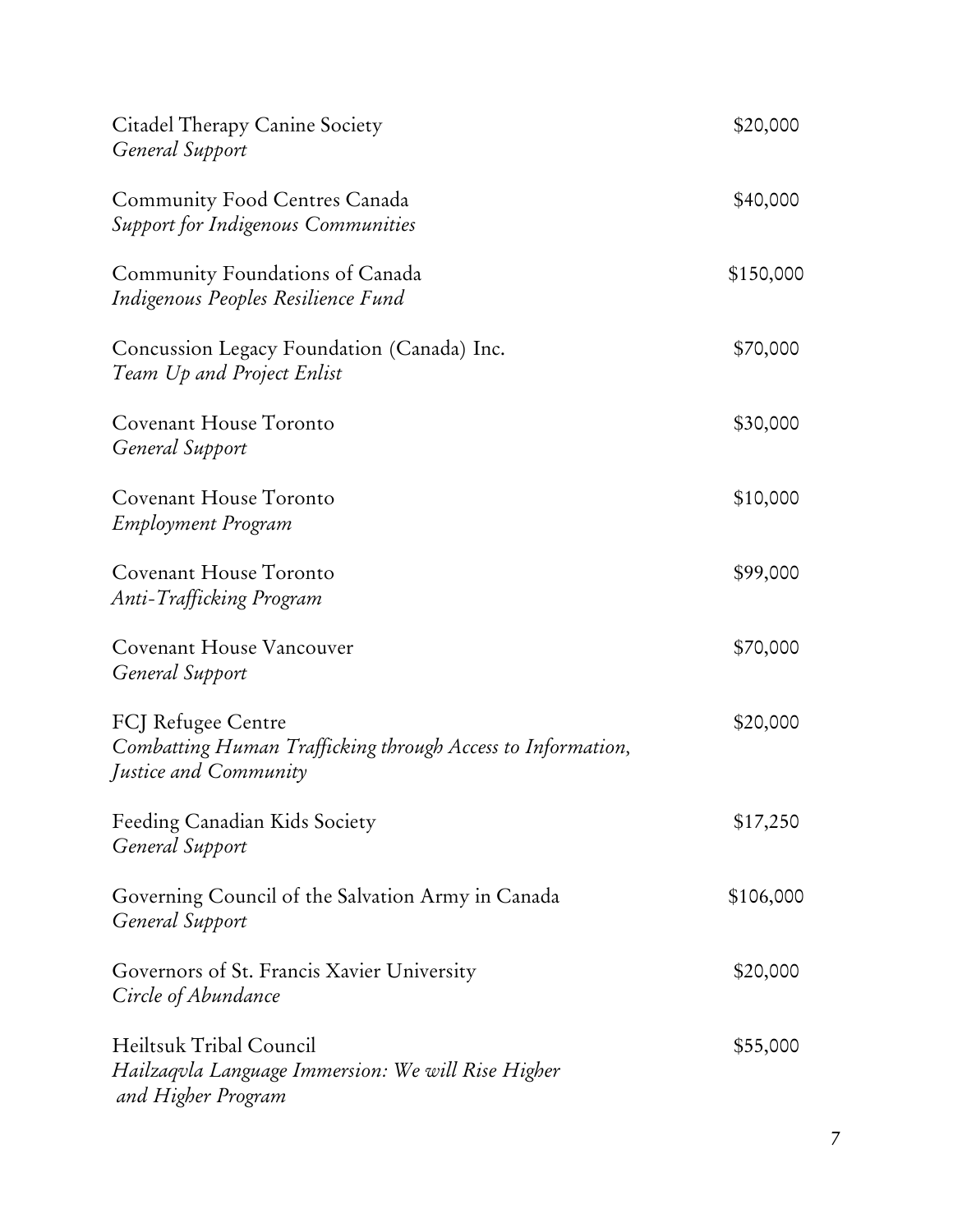| Ian Anderson House Foundation<br>General Support                                                     | \$20,000  |
|------------------------------------------------------------------------------------------------------|-----------|
| Indspire<br>General Support                                                                          | \$44,000  |
| Interval House of Ottawa<br>Unsafe At Home Ottawa                                                    | \$17,000  |
| Jessie's, The June Callwood Centre for Young Women<br>General Support                                | \$10,000  |
| Legacy of Hope Foundation<br>General Support                                                         | \$5,000   |
| MakeWay Charitable Society<br>General Support for IndigenEYEZ                                        | \$55,000  |
| MakeWay Foundation<br>Support for the Northern Manitoba Food, Culture<br>and Community Collaborative | \$125,000 |
| Mount Allison University<br>Frank McKenna School of Philosophy, Politics and Economics               | \$10,000  |
| National Service Dog Training Centre Inc.<br>Service Dogs for PTSD Program                           | \$36,000  |
| Pacific Assistance Dogs Society<br>Service Dogs for PTSD Program                                     | \$29,000  |
| The Prince's Trust Canada                                                                            | \$45,000  |
| Operation Entrepreneur<br>Regent Park School of Music<br>General Support                             | \$15,000  |
| See You In - Canadian Athletes Fund Corporation<br>General Support                                   | \$5,000   |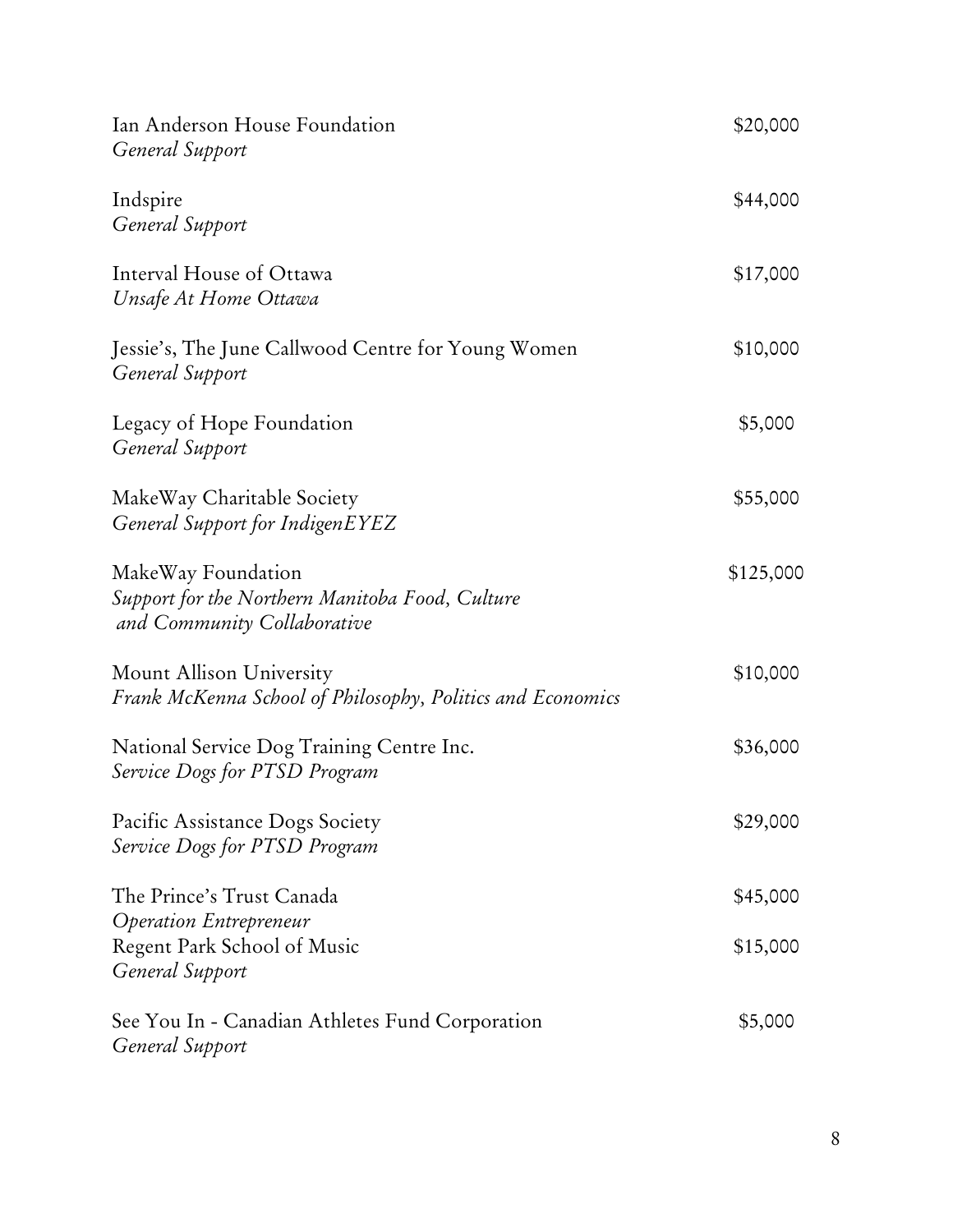| Seneca College of Applied Arts & Technology<br><b>Student Bursaries</b>              | \$50,000 |
|--------------------------------------------------------------------------------------|----------|
| <b>SKETCH Working Arts for Street Involved and Homeless Youth</b><br>General Support | \$5,000  |
| Teach For Canada<br>General Support                                                  | \$50,500 |
| Thrive, CYN St. John's, Inc.<br>Coalition Against the Sexual Exploitation of Youth   | \$20,000 |
| Toronto Art Therapy Institute<br>General Support                                     | \$15,000 |
| Windmill Microlending<br>Supporting Newcomer Women to Achieve Their Career Goals     | \$90,000 |
| The Woodgreen Foundation<br>Homeward Bound - Phase One                               | \$40,000 |
| York University<br>Indigenous Cultural Competency and Trauma-Informed Training       | \$30,000 |
| York University<br>Student Award/Bursary                                             | \$10,000 |
| Other                                                                                |          |
| Bear Valley Rescue Society<br>General Support                                        | \$15,000 |
| Canadian Animal Assistance Team (CAAT)<br>General Support                            | \$25,000 |
| Canadian Animal Task Force Society<br>General Support                                | \$35,000 |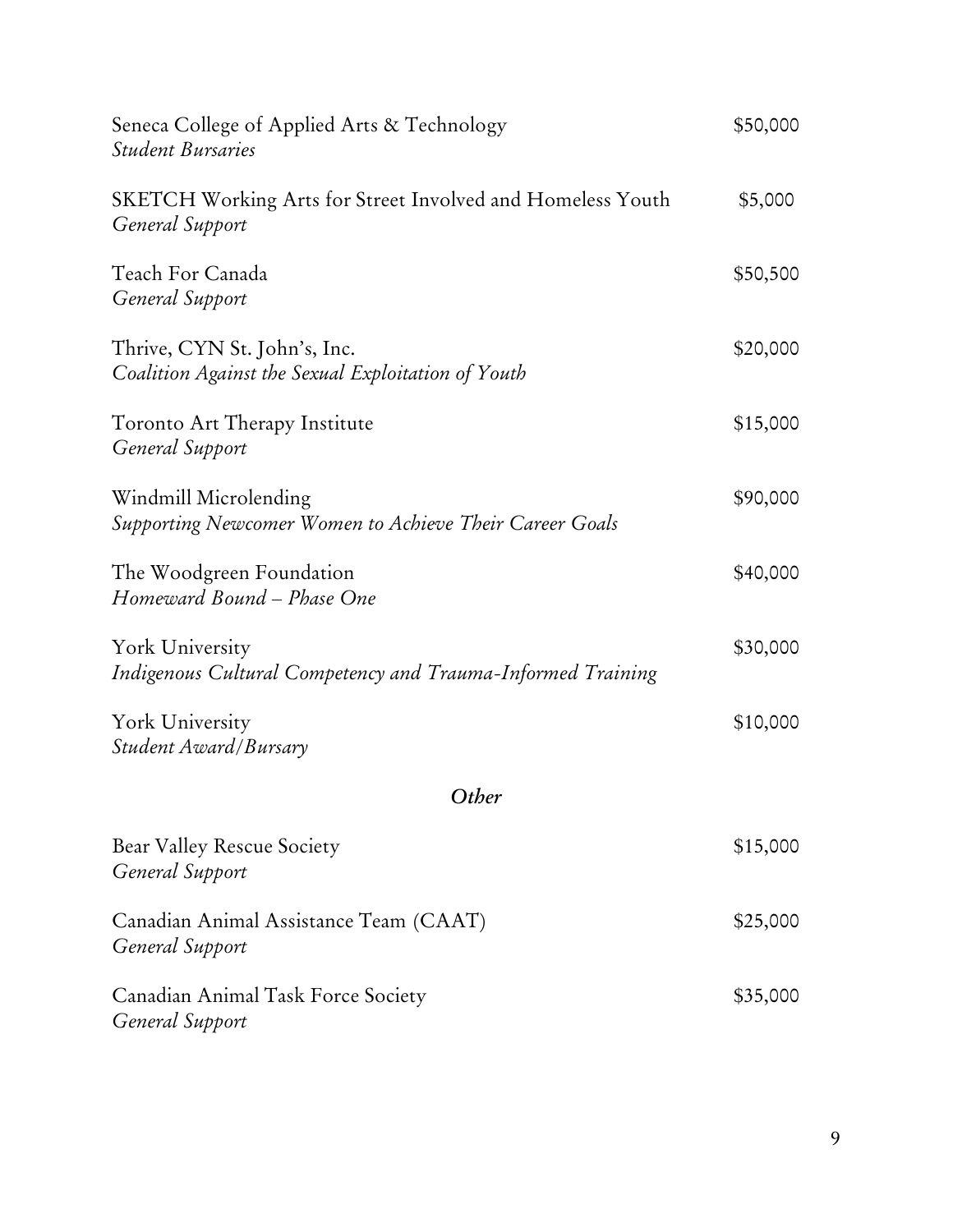| Canadian Federation of Humane Societies<br>(operating as Humane Canada)<br>National Centre for the Prosecution of Animal Cruelty<br>and the Canadian Violence Link Coalition | \$190,000 |
|------------------------------------------------------------------------------------------------------------------------------------------------------------------------------|-----------|
| Centre for Addiction and Mental Health Foundation<br>General Support                                                                                                         | \$10,000  |
| <b>Chester Theatre Council Society</b><br>Chester Playhouse Restoration                                                                                                      | \$25,000  |
| Community Veterinary Outreach<br>General Support                                                                                                                             | \$70,000  |
| Council for Canadian American Relations (CCAR)<br>General Support                                                                                                            | \$50,000  |
| Friends of Humane Society International for the<br>Protection and Conservation of Animals<br>GTA COVID-19 Mobile Pet Food Banks and Northern Dog Clinics                     | \$20,000  |
| The Governing Council of the University of Toronto<br>The Allan Gotlieb Prize (In memoriam)                                                                                  | \$75,000  |
| Hot Docs<br>International Spectrum Program, Docs for Schools,<br>and For Viola Screening Series                                                                              | \$52,500  |
| Queen's University at Kingston<br>The Rebecca Gotlieb Memorial Award (In memoriam: Allan Gotlieb)                                                                            | \$20,000  |
| Royal Institute for the Advancement of Learning McGill University<br>Donner Studentships at the Goodman Cancer Research Centre                                               | \$50,000  |
| St. Michael's Hospital Foundation<br>The BARLO MS Centre                                                                                                                     | \$45,000  |
| Salt Spring Institute for Sustainability Education & Action<br><b>First Nations Forward Ontario</b>                                                                          | \$35,000  |